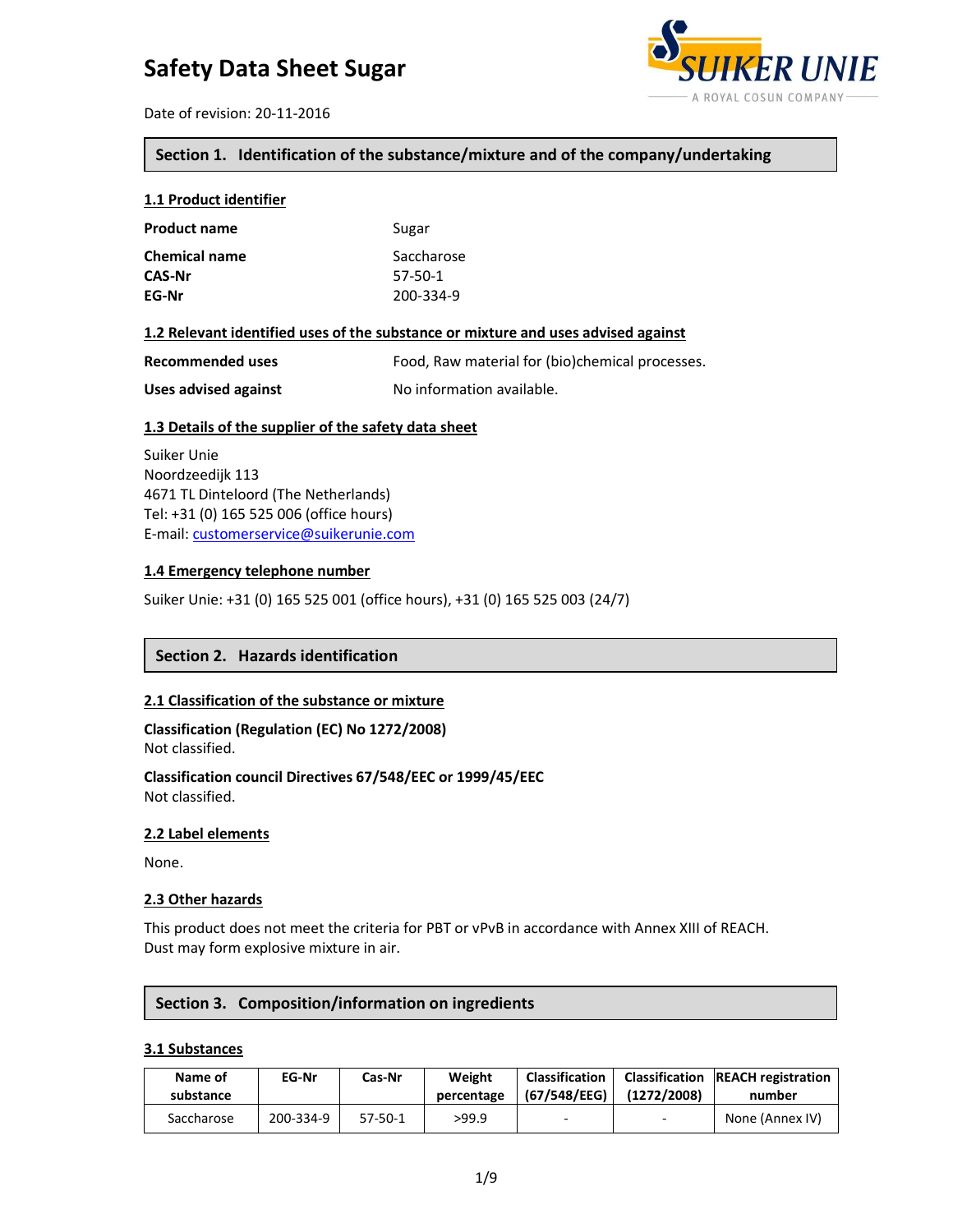

Date of revision: 20-11-2016

# **Section 4. First aid measures**

| 4.1 Description of first aid measures                                          |                                                                                                                                       |  |  |
|--------------------------------------------------------------------------------|---------------------------------------------------------------------------------------------------------------------------------------|--|--|
| <b>General advice</b>                                                          | No hazards which require special first aid measures.                                                                                  |  |  |
| Eye contact                                                                    | Rinse immediately with plenty of water, also under the eyelids, for<br>at least 15 minutes. Seek medical attention if symptoms occur. |  |  |
| <b>Skin contact</b>                                                            | Rinse immediately with soap and water. Seek medical attention if<br>symptoms occur.                                                   |  |  |
| Ingestion                                                                      | Rinse mouth. Drink 1 or 2 glasses of water.                                                                                           |  |  |
| <b>Inhalation</b>                                                              | Expose to fresh air. Seek medical attention if symptoms occur.                                                                        |  |  |
| <b>Protection of first aid responders</b>                                      | Use personal protective equipment.                                                                                                    |  |  |
| 4.2 Most important symptoms and effects, both acute and delayed                |                                                                                                                                       |  |  |
| <b>Most important symptoms</b>                                                 | No acute and delayed symptoms or effects have been observed.                                                                          |  |  |
| 4.3 Indication of any immediate medical attention and special treatment needed |                                                                                                                                       |  |  |
| Notes to physician                                                             | Treat the symptoms.                                                                                                                   |  |  |
| Section 5. Firefighting measures                                               |                                                                                                                                       |  |  |
| 5.1 Extinguishing media                                                        |                                                                                                                                       |  |  |
| Suitable extinguishing media                                                   | Water, foam and powder.                                                                                                               |  |  |
| Unsuitable extinguishing media                                                 | None.                                                                                                                                 |  |  |
| 5.2 Special hazards arising from the substance or mixture                      |                                                                                                                                       |  |  |
| <b>Special hazard</b>                                                          | Dust may form explosive mixture with air.                                                                                             |  |  |
| 5.3 Advice for fire fighters                                                   |                                                                                                                                       |  |  |
| Special protective equipment                                                   | Wear self-contained breathing apparatus and protective suit.                                                                          |  |  |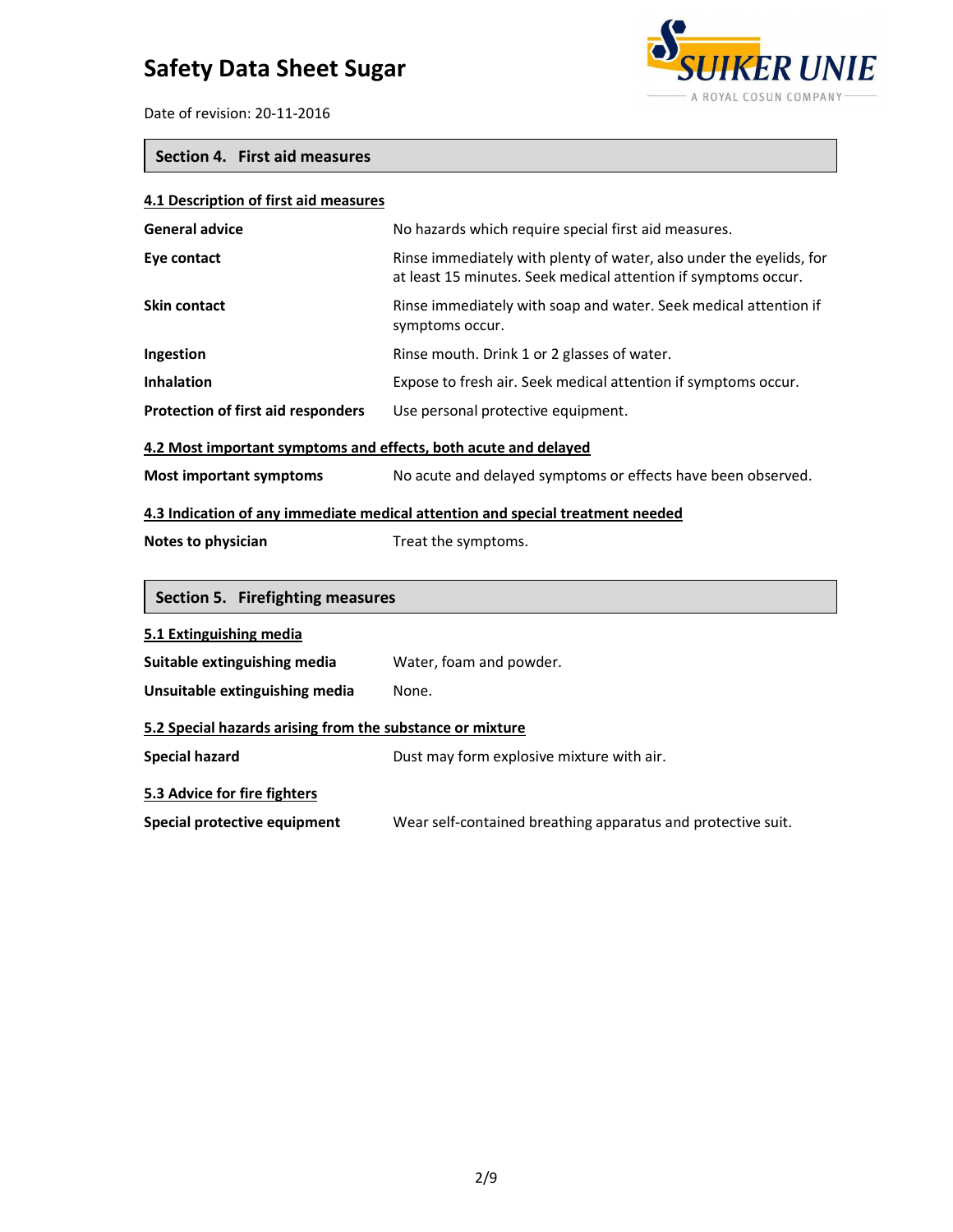

Date of revision: 20-11-2016

#### **Section 6. Accidental release measures**

#### **6.1 Personal precautions, protective equipment and emergency procedures**

Evacuate personnel to safe areas. Avoid contact with eyes, skin and clothing. Use personal protective equipment. Avoid dust formation. Ensure adequate ventilation.

#### **6.2 Environmental precautions**

Do not flush into surface water or sewage.

# **6.3 Methods and material for containment and cleaning up**

Sweep up and shovel into suitable containers for disposal. Discharge containers to a treatment facility. After cleaning rinse remainder with water.

#### **6.4 Reference to other sections**

See sections 8 and 13.

#### **Section 7. Handling and storage**

#### **7.1 Precautions for safe handling**

Observe good industrial hygiene and safety procedures during operation. Avoid creating dust. Use sparkless tools and explosion-proof equipment. All equipment used when handling the product must be grounded.

#### **7.2 Conditions for safe storage, including any incompatibilities**

Keep container tightly closed in a dry and well-ventilated place. Relative humidity: about 60%. Store at temperatures between 10 and 30 °C. Incompatible with oxidizing agents, water. Take precautions against static discharge. Avoid microbial contamination.

| 7.3 Specific end use(s)  |                |  |
|--------------------------|----------------|--|
| <b>Exposure scenario</b> | Not available. |  |
| <b>Other information</b> | Not available. |  |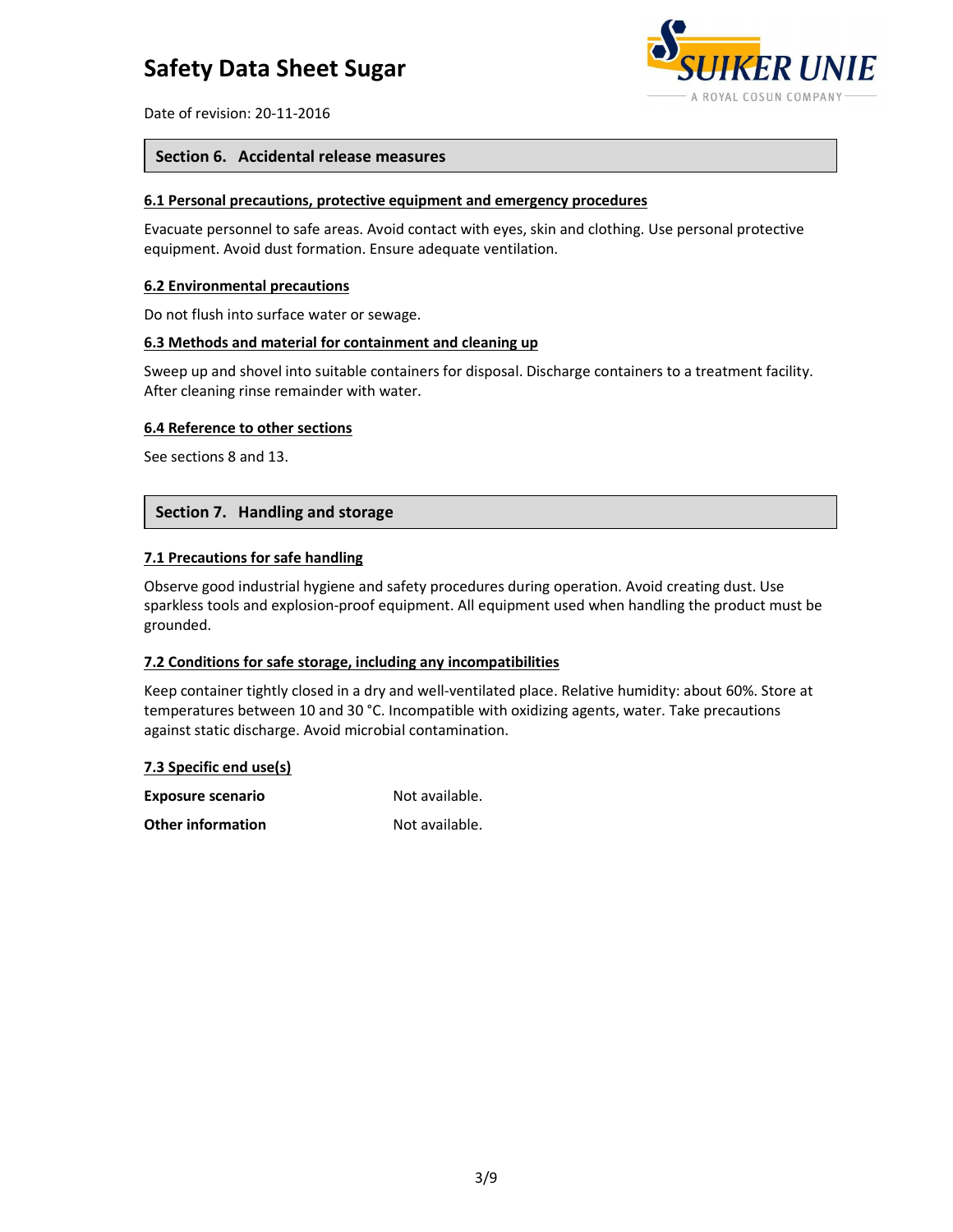

Date of revision: 20-11-2016

# **Section 8. Exposure controls/personal protection**

## **8.1 Control parameters**

| Name of<br>substance | <b>European Union</b> | <b>United Kingdom</b>                                  | France                   | <b>Spain</b>             | Germany |
|----------------------|-----------------------|--------------------------------------------------------|--------------------------|--------------------------|---------|
| Saccharose           |                       | STEL: 20 mg/m <sup>3</sup><br>TWA: $10 \text{ mg/m}^3$ | TWA: $10 \text{ mg/m}^3$ | TWA: $10 \text{ mg/m}^3$ |         |

| Name of<br>substance | Italv | Portugal                 | <b>Netherlands</b> | <b>Denmark</b> | Poland |
|----------------------|-------|--------------------------|--------------------|----------------|--------|
| Saccharose           |       | TWA: $10 \text{ mg/m}^3$ |                    |                |        |
|                      |       |                          |                    |                |        |

| Recommended monitoring procedures               | No information available.                                   |
|-------------------------------------------------|-------------------------------------------------------------|
| <b>Derived No Effect Level (DNEL)</b>           | No information available.                                   |
| <b>Predicted No Effect Concentration (PNEC)</b> | No information available.                                   |
| 8.2 Exposure controls                           |                                                             |
| Appropriate engineering controls                | Ensure adequate ventilation, especially in confined spaces. |

| Individual protection measures<br>Eye/face protection<br><b>Hand protection</b><br>Skin and body protection<br><b>Respiratory protection</b> | Dust glasses.<br>Protective gloves.<br>Long-sleeved clothing.<br>In case of insufficient ventilation wear suitable respiratory<br>equipment.                                          |
|----------------------------------------------------------------------------------------------------------------------------------------------|---------------------------------------------------------------------------------------------------------------------------------------------------------------------------------------|
| <b>Hygiene measures</b>                                                                                                                      | Observe good industrial hygiene and safety procedures during<br>operation. Do not eat or drink while working. Wash hands before<br>breaks and immediately after handling the product. |
| <b>Environmental exposure controls</b>                                                                                                       | Prevent the product to enter drains, water courses or soil.                                                                                                                           |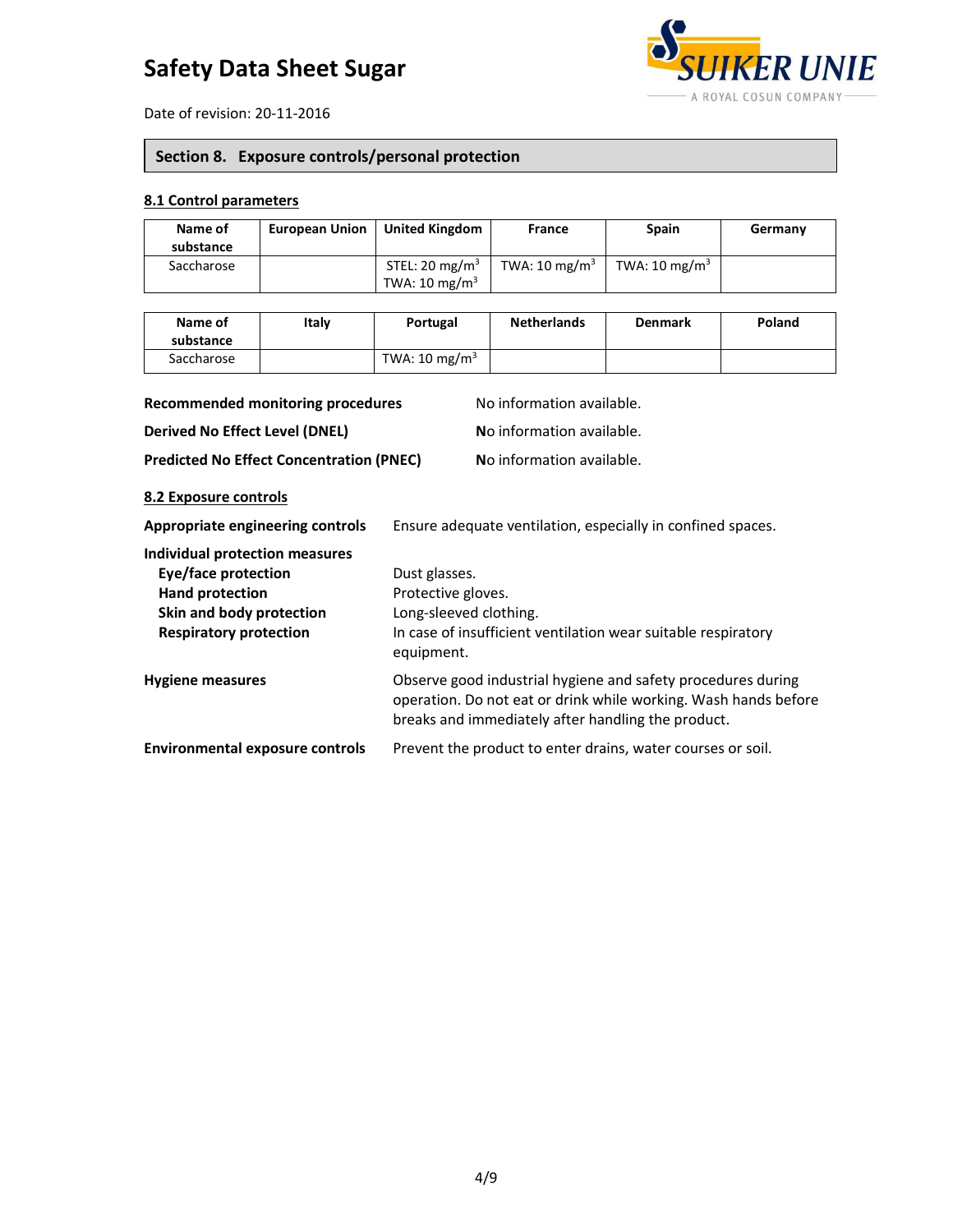Date of revision: 20-11-2016



# **Section 9. Physical and chemical properties**

# **9.1 Information on basic physical and chemical properties**

| Physical state @20°C                    | Solid                                          |
|-----------------------------------------|------------------------------------------------|
| Appearance                              | Powder, crystalline                            |
| Colour                                  | White                                          |
| Odour                                   | None                                           |
| рH                                      | No information available                       |
| Melting point/freezing point            | $186^{\circ}$ C ± 4 $^{\circ}$ C               |
| Initial boiling point and boiling range | No information available                       |
| <b>Flash point</b>                      | No information available                       |
| <b>Evaporation rate</b>                 | No information available                       |
| Flammability (solid, gas)               | No information available                       |
| <b>Flammability limits</b>              | No information available                       |
| <b>Explosion limits - lower</b>         | 30 g/m <sup>3</sup> @ <25 micron               |
|                                         | 60 g/m <sup>3</sup> @ 110 micron               |
|                                         | 500 g/m <sup>3</sup> @ 300 micron              |
| Vapour pressure                         | No information available                       |
| <b>Vapour density</b>                   | No information available                       |
| <b>Relative density</b>                 | 1586 kg/m <sup>3</sup> @ 20°C (sugar crystals) |
| <b>Solubility</b>                       | 67,3% @ 25°C                                   |
| Partition coefficient: n-octanol/water  | No information available                       |
| <b>Auto-ignition temperature</b>        | 350°C @ <25 micron                             |
| <b>Decomposition temperature</b>        | No information available                       |
| <b>Viscosity</b>                        | No information available                       |
| <b>Explosive properties</b>             | 140 bar.m/s @ <25 micron                       |
|                                         | 12 bar.m/s @ 300 micron                        |
| <b>Oxidising properties</b>             | No information available                       |
|                                         |                                                |
| 9.2 Other information                   |                                                |
| Minimum ignition energy                 | 5 mJ $@$ <25 micron                            |
|                                         | >1000 mJ @ 110 micron                          |
|                                         | >100000 mJ @ 300 micron                        |
| <b>Glow Temperature 5 mm</b>            | 420°C @ <25 micron                             |
| <b>Dust explosion class</b>             | St $1 \omega < 25$ micron                      |
| <b>Maximum explosion pressure</b>       | 9 bar $@$ <25 micron                           |
|                                         | 4 bar @ 300 micron                             |
| <b>Burning number</b>                   | 2 @ <25 micron                                 |
| <b>Melting temperature</b>              | $169^{\circ}$ C                                |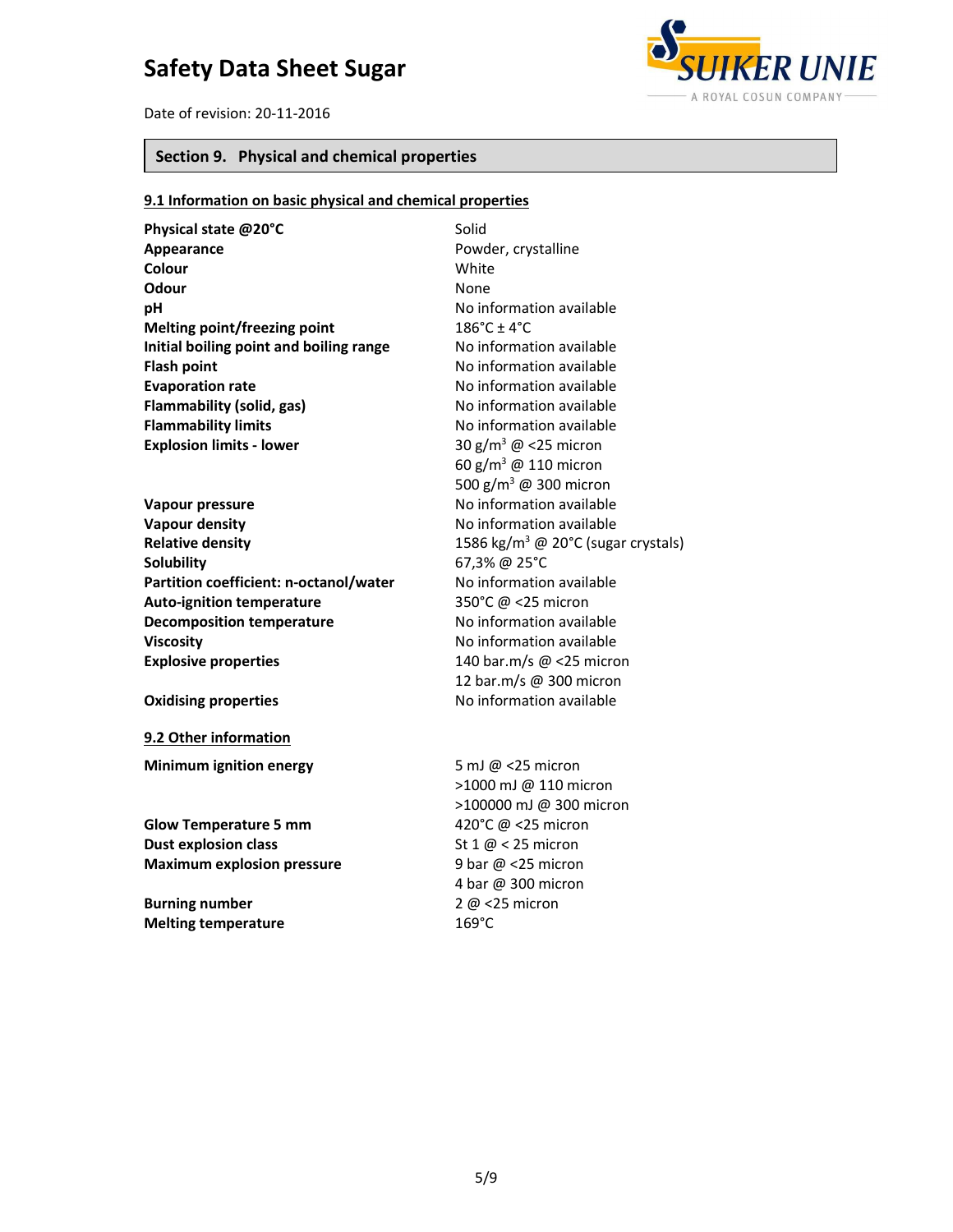

Date of revision: 20-11-2016

## **Section 10. Stability and reactivity**

#### **10.1 Reactivity**

No information available.

# **10.2 Chemical stability**

Stable under normal conditions.

#### **10.3 Possibility of hazardous reactions**

Hazardous polymerisation does not occur.

#### **10.4 Conditions to avoid**

Heat (temperatures above flash point), sparks, ignition sources, flames, static electricity. Avoid microbial contamination.

#### **10.5 Incompatible materials**

Oxidizers, water.

# **10.6 Hazardous decomposition products**

None under normal use.

## **Section 11. Toxicological information**

#### **11.1 Information on toxicological effects**

| <b>Acute toxicity</b>             |                                                                                                                                                        |
|-----------------------------------|--------------------------------------------------------------------------------------------------------------------------------------------------------|
| Ingestion                         | No known effect.                                                                                                                                       |
| <b>Skin contact</b>               | No known effect.                                                                                                                                       |
| <b>Inhalation</b>                 | No known effect.                                                                                                                                       |
| Skin corrosion/irritation         | No known effect.                                                                                                                                       |
| Serious eye damage/irritation     | No known effect.                                                                                                                                       |
| Respiratory or skin sensitisation | No known effect.                                                                                                                                       |
| <b>Germ cell mutagenicity</b>     | Is not known to cause heritable genetic damage.                                                                                                        |
| Carcinogenicity                   | Contains no ingredients classified as carcinogenic.                                                                                                    |
| <b>Reproductive toxicity</b>      | Not known to be causative of abnormalities or adverse effects on<br>the development of the foetus. Not known to cause adverse<br>reproductive effects. |
| <b>STOT-single exposure</b>       | No known effect.                                                                                                                                       |
| <b>STOT-repeated exposure</b>     | No known effect.                                                                                                                                       |
| <b>Aspiration hazard</b>          | No known effect.                                                                                                                                       |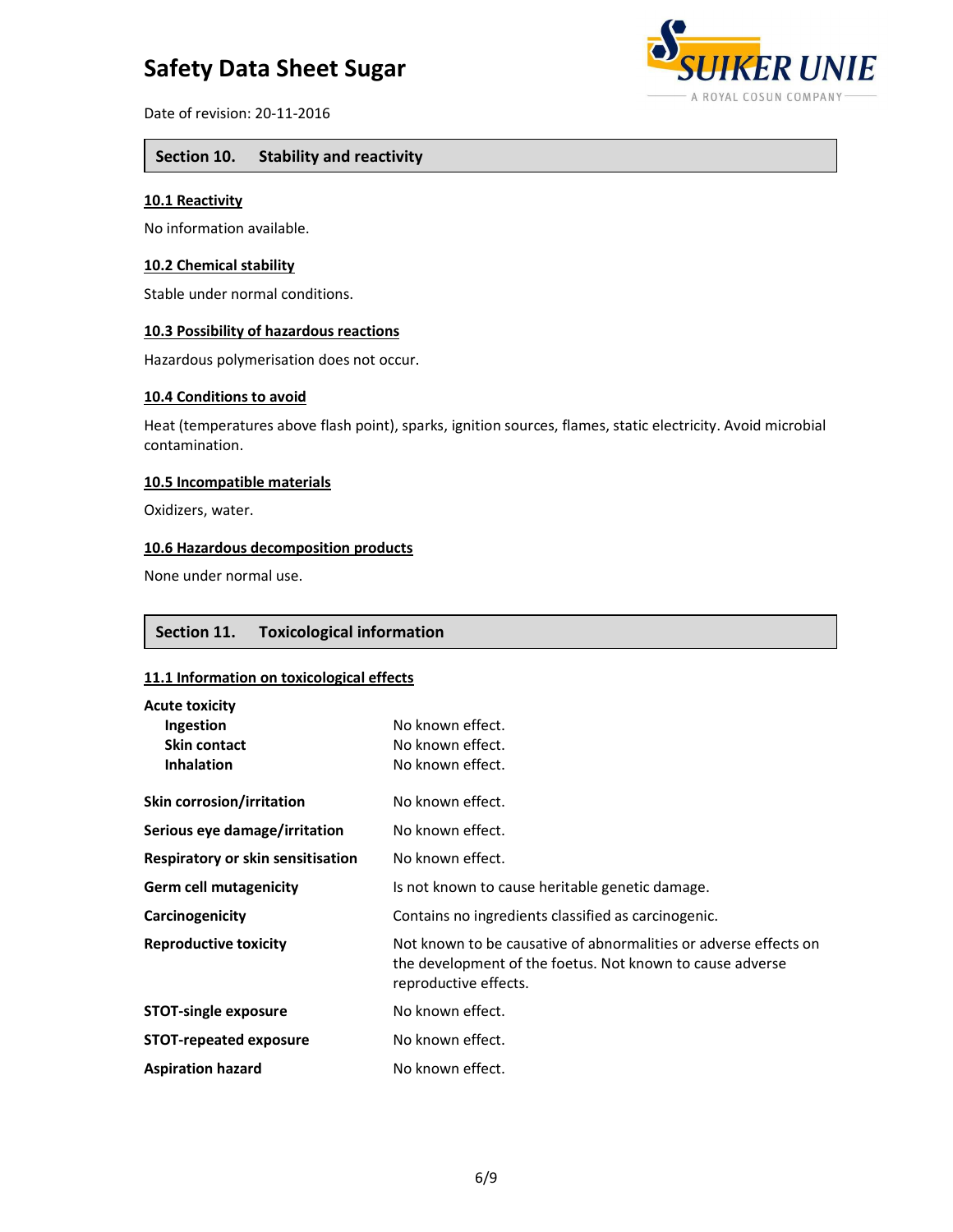

Date of revision: 20-11-2016

# **Section 12. Ecological information**

### **12.1 Toxicity**

Contains no substances known to be hazardous to the environment. An overdose causes such a decrease in the oxygen content that anaerobic conditions arise.

### **12.2 Persistence and degradability**

Readily biodegradable.

#### **12.3 Bioaccumulative potential**

Bioaccumulation is unlikely.

#### **12.4 Mobility in soil**

Not applicable.

#### **12.5 Results of PBT and vPvB assessment**

Not applicable.

# **12.6 Other adverse effects**

No information available.

## **Section 13. Disposal considerations**

#### **13.1 Waste treatment methods**

| Waste of residues / not used<br>product | Dispose of in accordance with local regulations.                                                                |
|-----------------------------------------|-----------------------------------------------------------------------------------------------------------------|
| Contaminated packaging                  | Empty packaging / containers should be taken for recycling or<br>disposal at an approved waste treatment plant. |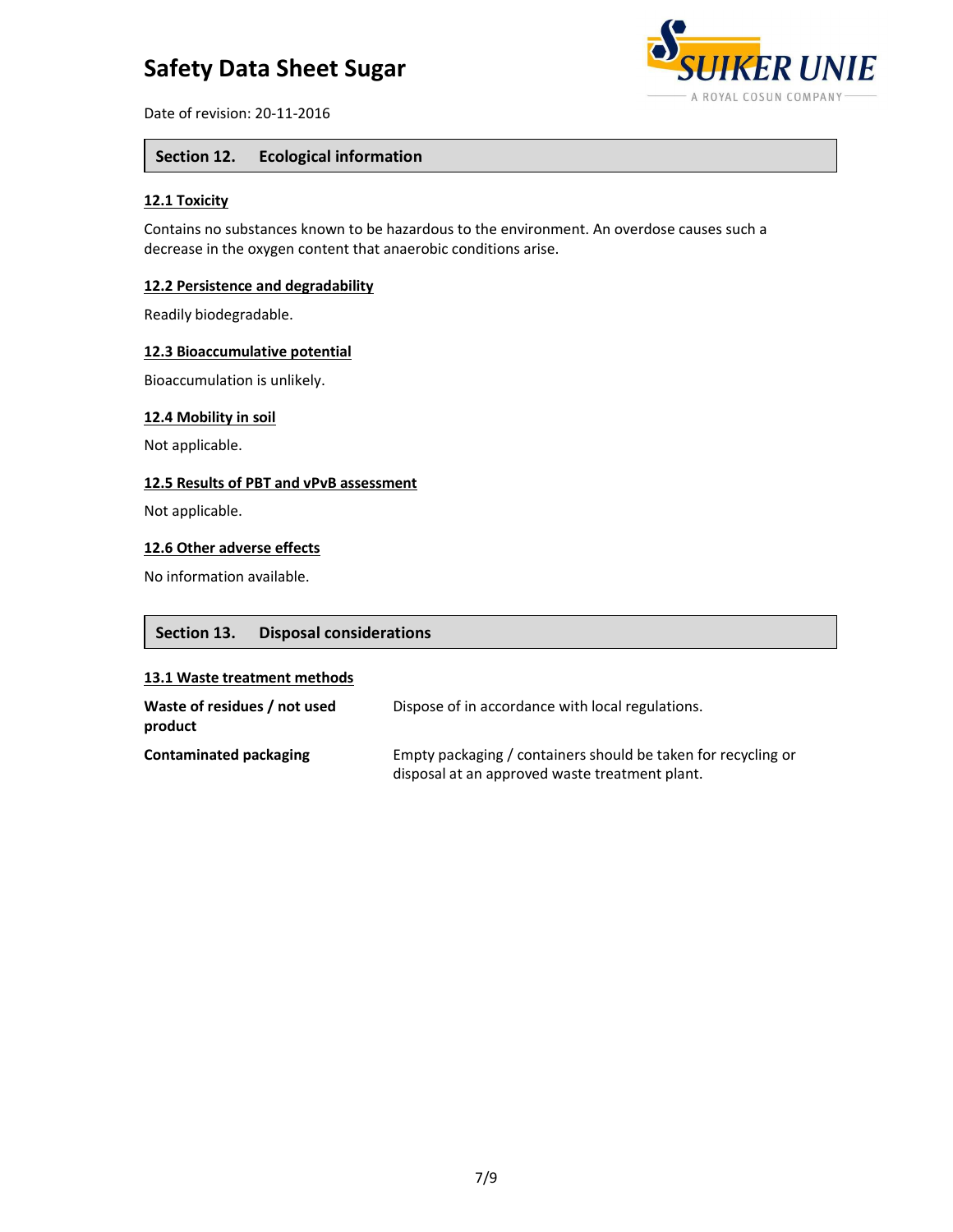

Date of revision: 20-11-2016

## **Section 14. Transport information**

According: ADR, RID, ADN, IMDG, IATA/ICAO

#### **14.1 UN number**

Not regulated.

### **14.2 UN proper shipping name**

Not regulated.

#### **14.3 Transport hazard class(es)**

Not regulated.

### **14.4 Packing group**

Not regulated.

#### **14.5 Environmental hazards**

Not applicable.

# **14.6 Special precautions for user**

Not applicable.

#### **14.7 Transport in bulk according to Annex II of Marpol and the IBC Code**

Not applicable.

# **Section 15. Regulatory information**

## **15.1 Safety, health and environmental regulations/legislation specific for the substance or mixture**

**Restrictions for use** None.

**Other regulations** None.

#### **15.2 Chemical safety assessment**

Not necessary.